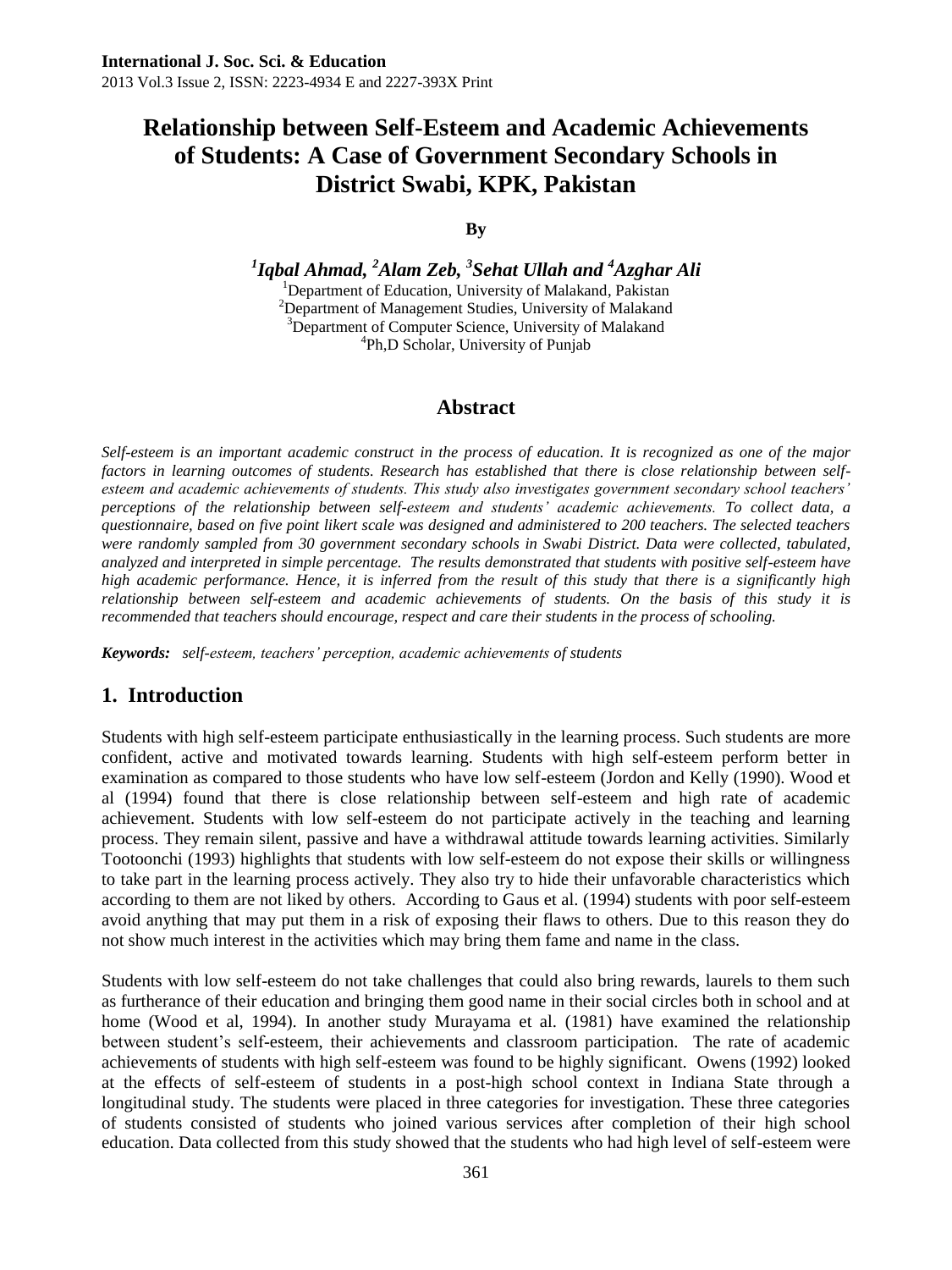much happy and were enjoying their services. Studies conducted by Tootoonchi (1993) on prison inmates to see their level of self-esteem. The study revealed that majority of them did not have positive selfconcept about their own selves. They had less confidence to share their views with others during their school days. They shirked participating in activities with their classmates. After this study the same prisoners were provided training on developing positive self-esteem. The post training interviews, and showed that this training had increased their self-awareness, self-confidence, and self-esteem.

McCaul el al (1992) found that individual with high self-esteem did not drop out from school. The greatest number dropout occurred in schools where the students had low self-esteem. Kelly and Jordan (1990) have concluded that self-esteem of gifted students (those with high degree of academic achievements) was much higher than those with low degree of academic achievements. Gifted students have thus more positive self-image and self-concept. According to Wiggins (1987) there are other variables which contribute towards self-esteem and increased rate of participation in learning activities by students such as, quality of family life, appreciation from teachers and parents, participation in cocurricular activities and positive peer relationships. This study was conducted in District Swabi to know the perceptions of teachers in government secondary schools as what did they think about the relationship between self esteem and students' academic achievement, because, it is observed that very few studies are available on this issue in Pakistani public schools. Although there are a few case studies which cannot be generalized due to the nature of the study and its limitations. Therefore, this quantitative study was conducted to investigate the perception of teachers in government schools about the relationship between self-esteem and academic achievements of students.

#### *Statement of the problem*

Self-esteem positively co-relates with increased academic performance of students. Research studies show a highly close relationship between academic achievements of students and their self-esteem. Most studies have concluded that students with high level of self-esteem have high level of academic achievements (Owen, 1992). However, in Pakistan, most of the studies have been conducted as case studies which could hardly be generalized. This study, hence, is important for two reasons. First, that it is conducted at secondary school level which is a crucial terminal point in students' schooling process and second, that it is a quantitative study which can be generalized to a larger population and is conducted in Swabi (one of the most populated district in Khyber Pakhtunkhwa Province of Pakistan). The study specifically investigates teachers' perception of relationship between self-esteem and academic achievements of government secondary school students.

### *Research Objectives*

- 1. Explore the perceptions of teachers regarding the relationship between self-esteem and students' academic achievements.
- 2. Discover the impact of self-esteem upon the academic achievements of students.
- 3. Extensively review previous studies on the relationship between self-esteem and academic achievements of students.
- 4. Find out the benefits of self-esteem for students in the process of education.
- 5. Suggest ways and means to improve self-esteem of students

#### *Research questions*

This research study attempts to answer the following questions;

- 1. What are the perceptions of teachers regarding the relationship of self-esteem with academic achievements of students?
- 2. How self-esteem impacts academic achievements of students?
- 3. What are the previous studies about the relationship of self-esteem and students' academic achievements?
- 4. What are the benefits of high self-esteem for students?
- 5. How self-esteem of students could be improved?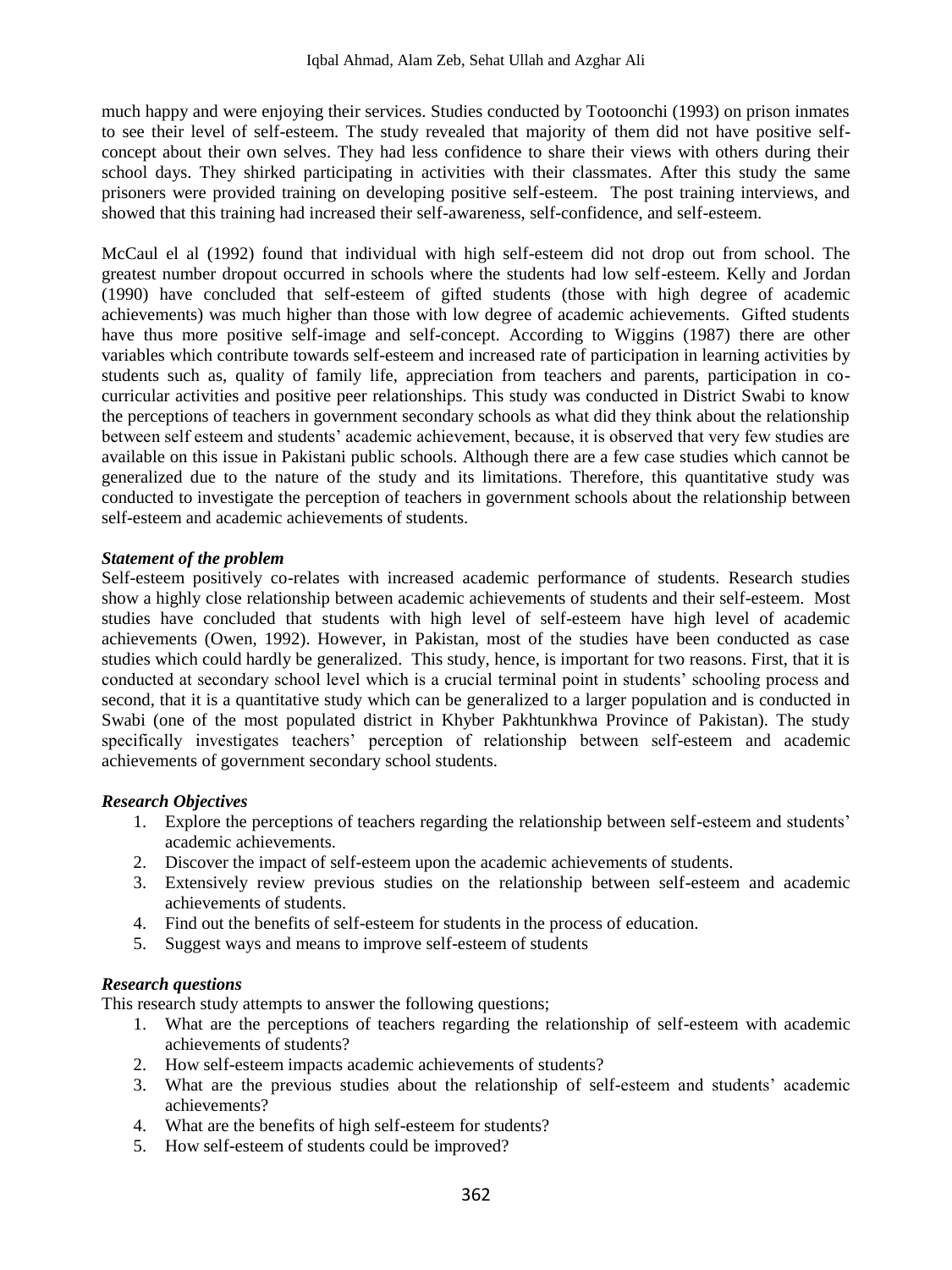### *Hypotheses*

This study was directed by the following main hypotheses

- 1. There will be no significant difference between the perceptions of teachers in government secondary schools in district Swabi students regarding the effects of self-esteem on students' annual examination results.
- 2. There will be no significant difference between the perceptions of teachers in government secondary schools in district Swabi students regarding the effects of self-esteem on students' classroom participation.
- 3. There will be no significant difference between the perceptions of teachers in government secondary schools in district Swabi students regarding the effects of self-esteem on students' learning.

## **2. Literature Review**

Self-esteem and academic achievement have close relationship and have a lasting impact each other. High self-esteem plays a highly important role not only in academic achievements of students but also in social and personal development as well (Pullmann and Allik, 2008). According to Galbraith et al. (2011) selfesteem is a feeling that guides individuals' behavior. It is a driving force behind motivation. In the words of Wiggins (1987) self-esteem is the ability of an individual to deal with different challenges of life. It is the feeling of being worthy to do something extra ordinary, to enjoy the right and the ability to do hard work. Amini (2004) explains that self-esteem is the overall self-evaluation in a positive way. It is the belief that one has to be competent and worthy enough to achieve something in life. Simply speaking, it is a feeling of self-competence and self-worth. According to Woolfolk (2005) self-esteem is the worth or value that individuals attach to their self-assessments.

Anthony et al. (2007) argue that students with high self-esteem have comparatively high academic achievements than students with low self-esteem. Self-esteem affects all aspects of the life of an individual, such as, job success, school achievement, social development and professional development. However, there is a close relationship between self-esteem and level of educational attainment of learners (Wiggin et al 1994). For .example, in one their studies Maruyama et al (2008) have found that students who generally feel confident show better performance in all areas of their studies and those who demonstrate less confidence show low performance.

According to Miraei (2005) students who feel inadequate or shy cannot participate in the learning activities more actively. Such students often remain hesitant and dejected which ultimately lowers their level of self-esteem. This lowered self-esteem does not allow them to excel in life (Baumeister et al. 2003). Students with low self-esteem not only feel dejected or discouraged, rather such students cannot solve their problems at school whenever they face it, whether it is academic or social (Zeinvand, 2006). On the other hand, Pullmann and Allik (2008) explain that a positively high self-esteem among students leads to success academically and socially. Because, according to Beane and Lipka (1986) self-esteem is a highly deciding factor in the overall developmental process of a child. This factor can potentially harm or help a student in his/her social life. For example, students with low self-esteem may have complicated relationship with peers or teachers. Even such students create problems for parents at home.

The degree of relationship of the students is conditioned by the level of self-esteem either positively or negatively. Positive high self-esteem enables students to develop positive relationship with peers, teachers and even with a common man. Low self-self-esteem breeds in students feelings of deficiency and inability. Such students feel rejected which dangerously affects the performance of the students in the process of education (Supple, 2000). High level of self-esteem facilitates the students to achieve the goals of life whatever, because it develops in an individual coping skills, confident and feelings of worthiness. Similarly, Grantham and Ford (2003) elaborate that students with high self-esteem set higher goals in life and strive to achieve them with determination, commitment and steadfastness. Such students do not lose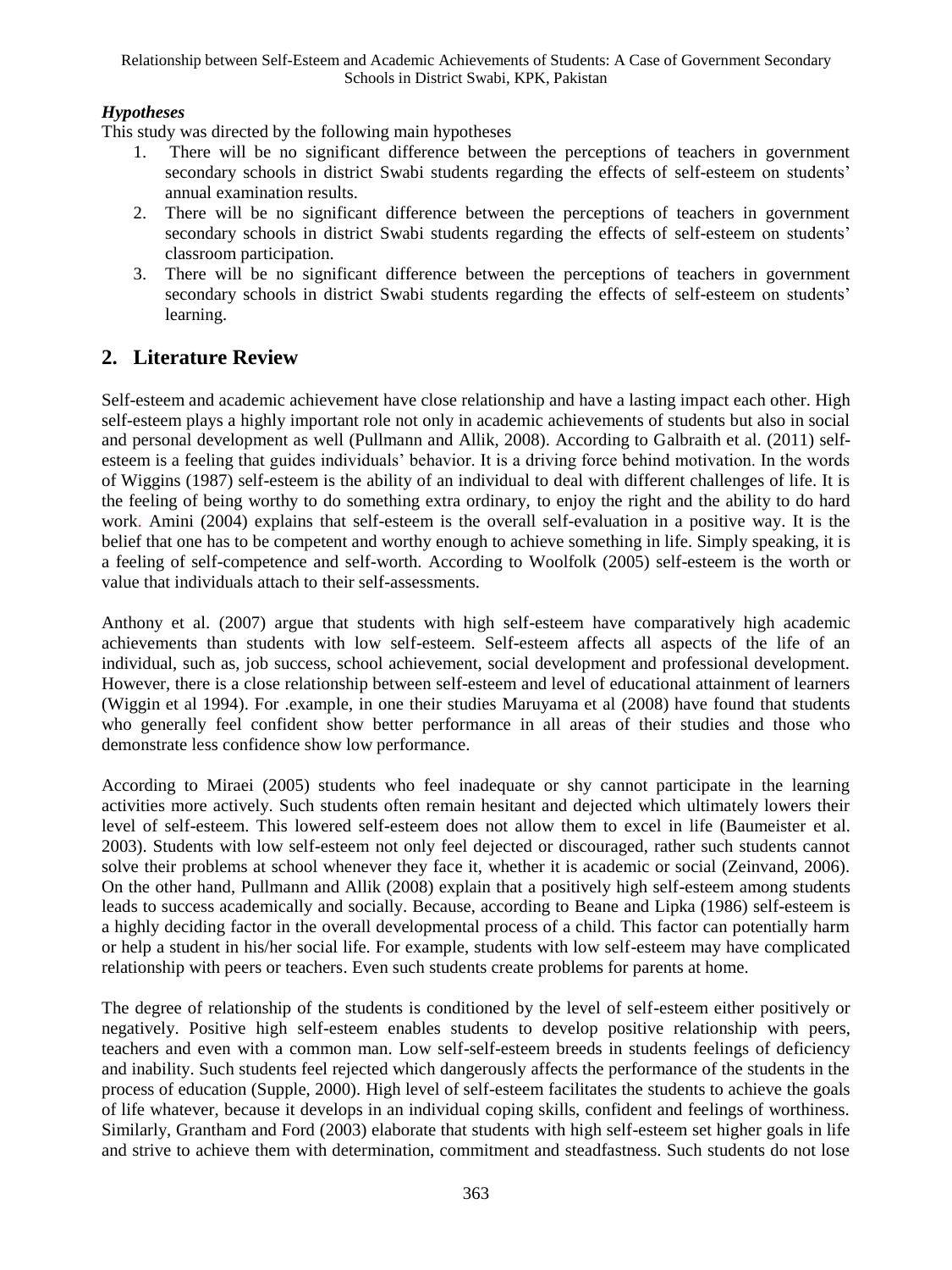hope even in the face of failures. Because, such students have never ceasing belief and the will to attain the goal and they achieve it ultimately.

However, it has been discovered by Chiu (1990) that students with low self-esteem usually lose hope and confidence in the face of failures, criticism and rejection. Such students suffer from anxiety or depression which finally results in the withdrawal from the attempt or efforts to achieve the goal. Dawes (1998) elaborates students with low self-esteem do not always seem active or diligent enough to use variety of strategies or solutions when it comes to challenging tasks. Therefore, Delacourt (1997) argues that selfesteem is one of the essential catalysts of education to enable learners to reach the highest potential of development in all spheres of life, be it social, intellectual, moral and physical. Hence, self-esteem is positively correlated with academic outcomes.

## **3. Research Methodology**

This is a descriptive research design which uses a close-ended questionnaire to collect data from a random sample of 350 teachers from 30 government secondary schools in district Swabi. According to Oyinloye (2010) descriptive method helps researchers to identify what is happening in order to predict the future. The ages of the sample varied from 25 to 45. The average ages of the sample teachers were 30.

### *Population and sampling*

The population of the study was all the teachers in government secondary schools in district Swabi district. However, for this study randomly 350 teachers were sampled from 30 secondary government teachers in the district Swabi. Schools were selected from both rural and urban areas in terms of location.

### *Research tools /Instruments*

The researcher designed and administered a questionnaire which contained 20 items based on Five Point Likert Scale to rate the level of self-esteem and its effects on academic achievements of students at secondary level. The study investigated the perceptions of teachers about relationship between selfesteem and academic achievements of students in the following areas.

- i. Annual examination marks
- ii. Classroom participation
- iii. Students learning

### *Validation of the research instrument*

To ensure the content validity of the questionnaire, a pilot study was conducted in five schools. 25 teachers were selected and the questionnaires were distributed. The schools and the teachers sampled for the pilot study were later excluded from the major research subjects. As a result of the pilot study, the questionnaire was refined and also shown to two PhD qualified university teachers. In the light of the suggestions given by experts and the results of the pilot study the questionnaire was reviewed and revised and finally administered to the selected sample by post. Prior to sending the questionnaire, consent letters were sent to every teacher along with a letter of permission from the Executive district education officer to get approval. Thus, the questionnaires were sent to teachers in the 30 selected sample schools. All the 350 administered questionnaires were received and thus the percentage of the return was 100%.

### **4. Analysis of the data**

### *Results and findings*

The scores from the questionnaires were collected, organized, collated and presented in percentage statistics. The analysis of the data is given in the below tables.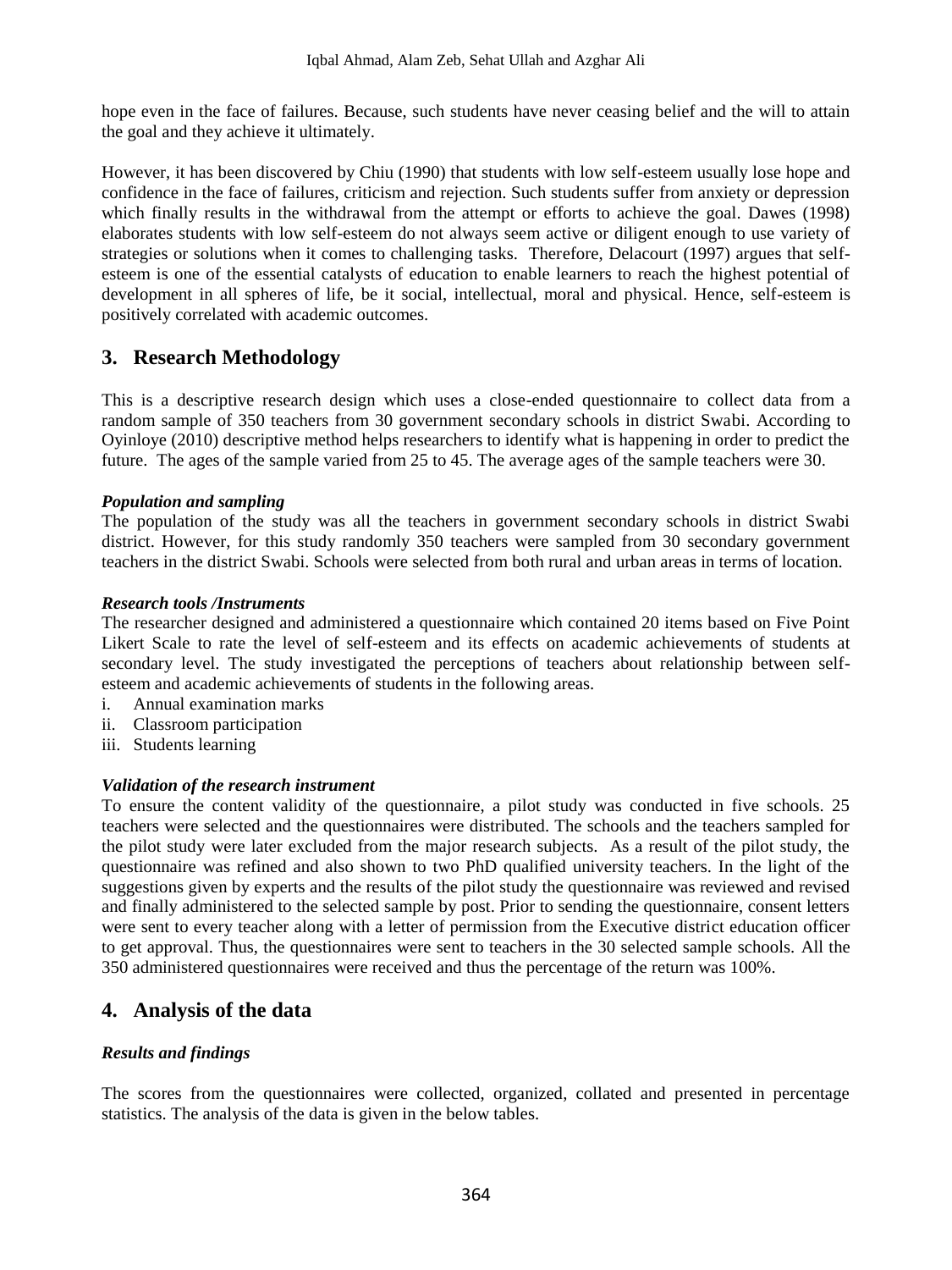

**Table 1. Respondents' views on the relationship between self-esteem and annual examination results** 



The results presented in table 1 and 2 shows that majority of the teachers (45%) strongly agree that student with high self-esteem manage their examination time more effectively. Similarly, 42% were of the opinion that students who have high self-esteem can ask for clarifications for teachers with confident. Coincidently, 41% of the teachers also believe that students with high self-esteem make preparations for their examination well in time. At the same time, 44% teachers strongly disagreed to the statement that those students who have high self-esteem feel shy to ask questions from their teachers in classroom. Majority of the teachers, 51% strongly agreed to the statement that students with high self-esteem have the ability to express their ideas clearly on the examination answer sheets. Similarly, 41% agreed that students with high self-esteem have clear and legible writing which others can understand easily. 44% of the teachers strongly agreed to the statement that students with high self-esteem are able to understand questions asked in the examination without any difficulty.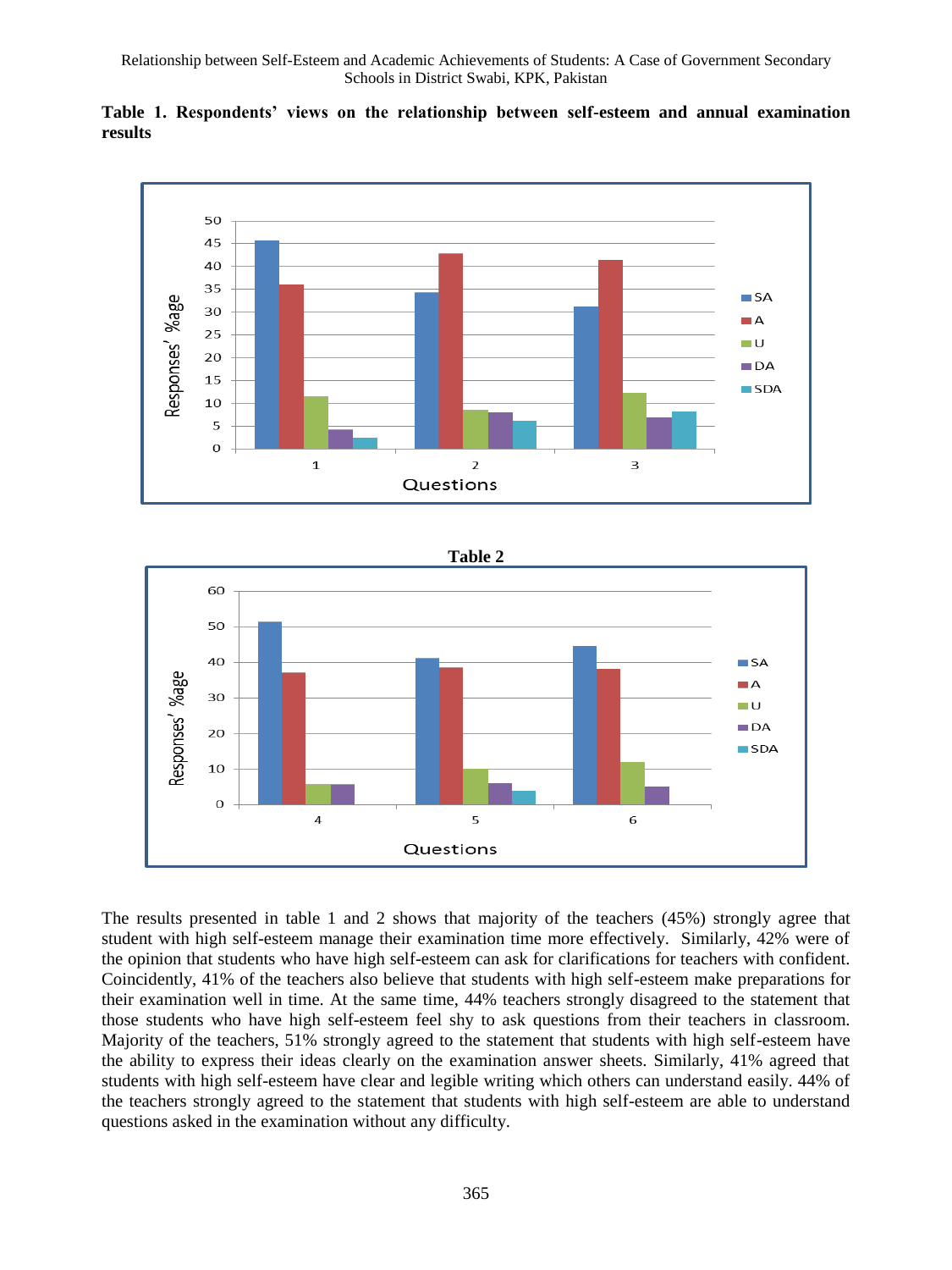



Results presented in Table 3 and 4 show that 44% of the teachers strongly agree that students with high self-esteem have positive attitude towards their class mates. More than 45% strongly disagree that students with high self-esteem share views in the classroom without any confident. 40% of the teachers strongly agree that students with high self-esteem take part in classroom activities without any hesitation. Similarly, 44% were strongly of the view that students with high self-esteem feel shy to ask questions from teachers in the classroom. More than 43% teachers also strongly agreed that students with high selfesteem show leadership in classroom activities during teaching and learning. Similarly, 43% were of the view that students with high self-esteem show high interest in classroom activities.

Moreover, more than 40% were strongly of the view that students with high self-esteem cooperate and collaborate with their classmates during the teaching and learning process.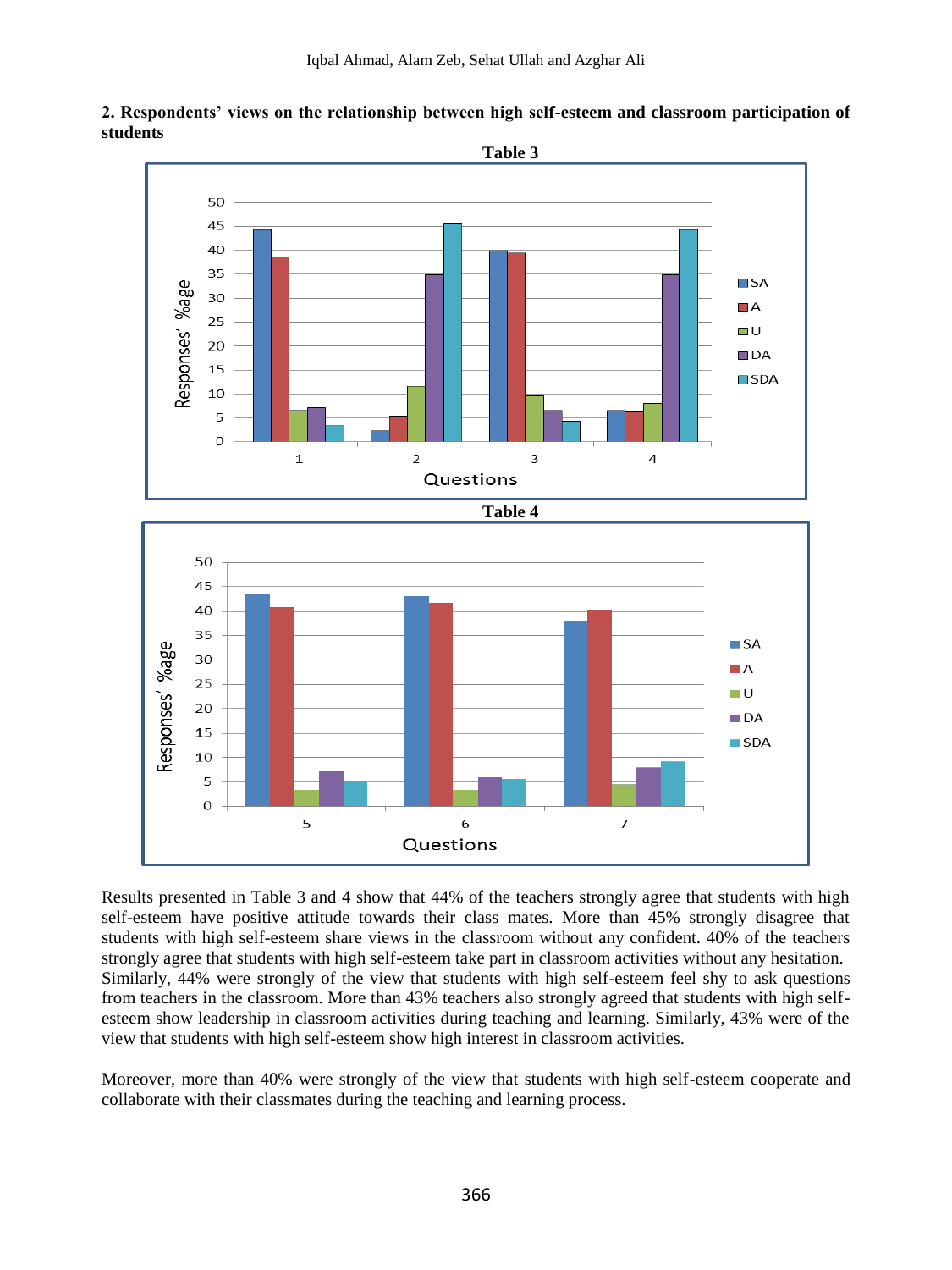



Results presented in table 5 and 6 shows that majority 40% of the teachers strongly agree students with high self-esteem have motivation for learning. Similarly, 40% strongly agree that such students show creativity in educational performance. A large majority 42% also strongly agree that students with high self-esteem observe social skills in the classroom during teaching and learning process. 42% of the teachers further strongly agree that such students enthusiastically participate in the classroom activities. In the same way, 40% also strongly agree that students with high self-esteem do their class assignments well in time.

More than 39% strongly disagree that student with high self-esteem remain passive most of the time during teaching and learning process. More than 37% of the teachers strongly agree that students with high self-esteem cooperate with their teachers in the process of teaching and learning by performing the assigned duties effectively and efficiently.

## **5. Conclusion**

The above analysis shows that majority of the teachers have strongly agreed to the statements which favor the effects of high self-esteem on student's higher rate of interests in classroom activities, confident, positive attitudes towards classmates, sense of collaboration, motivation for learning and sharing of views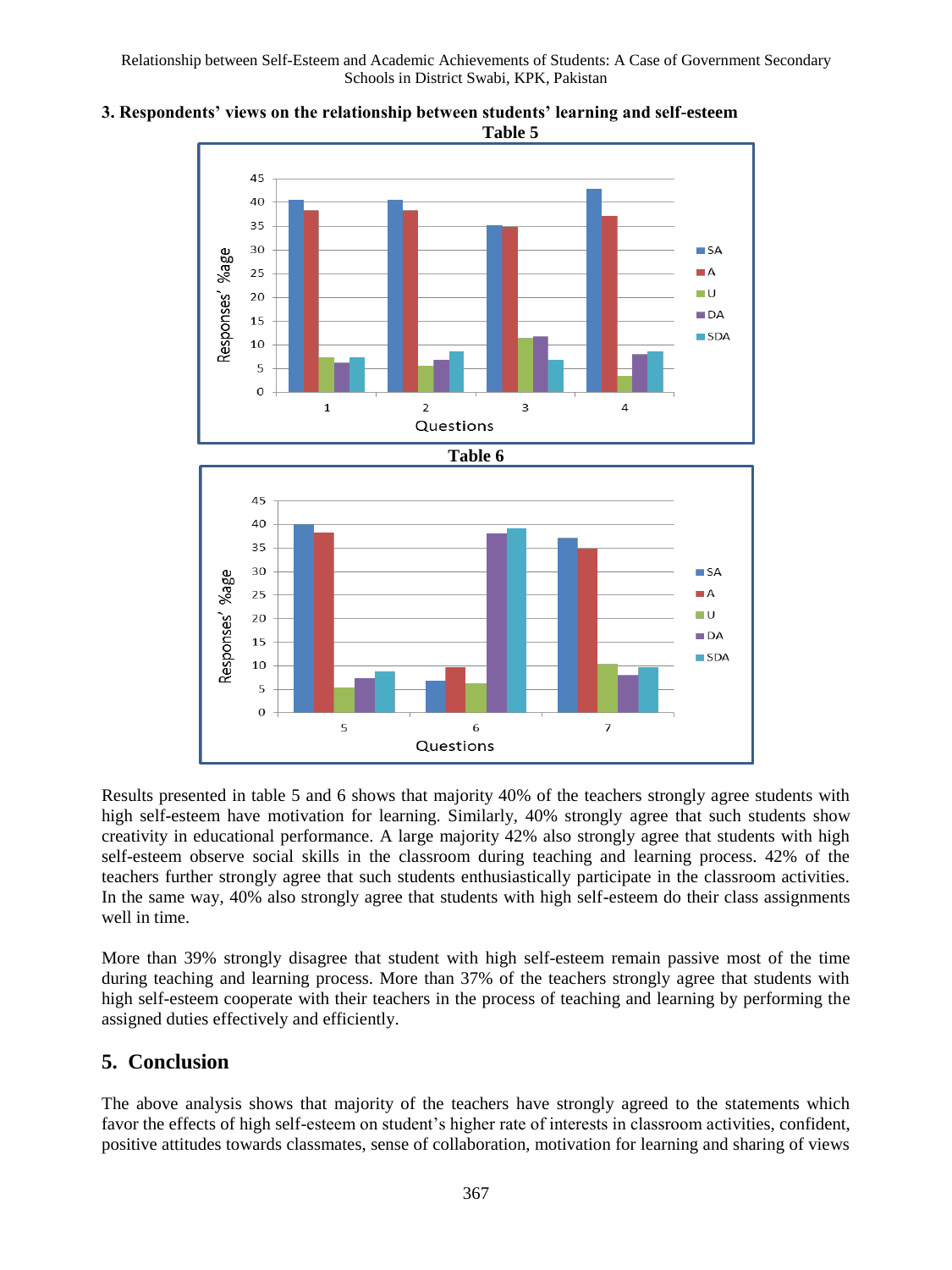in classroom discussions. Thus it is interesting to find out on the basis of this study that there is a very highly significant co-relation between self-esteem and degree of academic achievements of students in government secondary schools. Finally, on the basis of this study it may be concluded that self-esteem has deeper positive effects upon academic achievements of students at secondary level.

#### *Future research*

For deeper understanding the relationship between self-esteem and academic achievements of students, researchers may conduct studies on larger sample size and in varying contexts so that the effects of selfesteem could be studied on much broader level. The gender aspects of self-esteem can also be investigated by obtaining larger sample size for broader understanding of the concept of self-esteem and its effects on academic achievements of students.

#### *Recommendations of the study*

This study recommends that teachers should make efforts to enhance and sustain the level of self-esteem of their students. This could be possible when the teachers empower them in the process of teaching and learning. This study further recommends that head teachers of the schools should encourage their staff. The school heads should also celebrate the successes of the students in different fields of the school such as sports gala, festival, annual day celebrations, mother days, teacher days, spring festivals and so on. These steps will surely improve the self-esteem of the students, because, the students will feel proud to be associated with a quality institution where ample opportunities are provided for their development. This feeling will further boost up the confidence of the community from where the students come and parents will own the schools. Building of confidence is the hallmark of positive personality development of the students which is one of the aims of education. On the basis of this study it is recommended for the educational authorities and policy makers of the schools to provide resources to schools such as reading materials, computers, library and physical infrastructure for the development of the school systems. Physical abuse and corporal punishment of the students should be avoided. It shatters the confidence of the students and students feel vulnerable in an atmosphere of fear and torture. The study also strongly recommends that there should be proper provisions for continued professional development of the teachers as well as the head teachers to improve the teaching and learning environment. These efforts will augment the school academic and physical infra-structure of the secondary schools which are vital terminal stages in the lives of the students before entering into colleges and universities.

### **References**

- Amini, S. (2004). The role of self efficiency, self regular and self esteem in high school students' academic achievement. Tarbiat Moallem Tehran: Iran. pp.23-36
- Anthony, D. B., Wood, J. V., & Holmes, J. G. (2007). Testing socio-meter theory: Self-esteem and the importance of acceptance for social decision-making. Journal of Experimental Social Psychology, 43(3), 210-222.
- Baumeister, Roy F., Jennifer D. Campbell. (2003). Does High Self-Esteem Cause Better Performance, Interpersonal Success, Happiness, or Healthier Lifestyles? Psychological Science. pp.123-142
- Beane, J.A., & Lipka, R.P. (1986). Self-Concept, Self-Esteem, and the Curriculum. New York: Teachers College
- Colardarci, T., McCaul, E.J., Donaldson, G.A., & Davis, W.E. (1992). Consequences of dropping out of high school: Findings from high school and beyond. Journal of educational research, 85, 198-207
- Chiu, L. H. (1990). The relationship of career goal and self8 esteem among adolescents. Adolescence, 25, 433-451
- Dawes, R. M. (1998). The social usefulness of self-esteem: A skeptical review. The Harvard Mental Health Letter, 15 (4), 4-5.